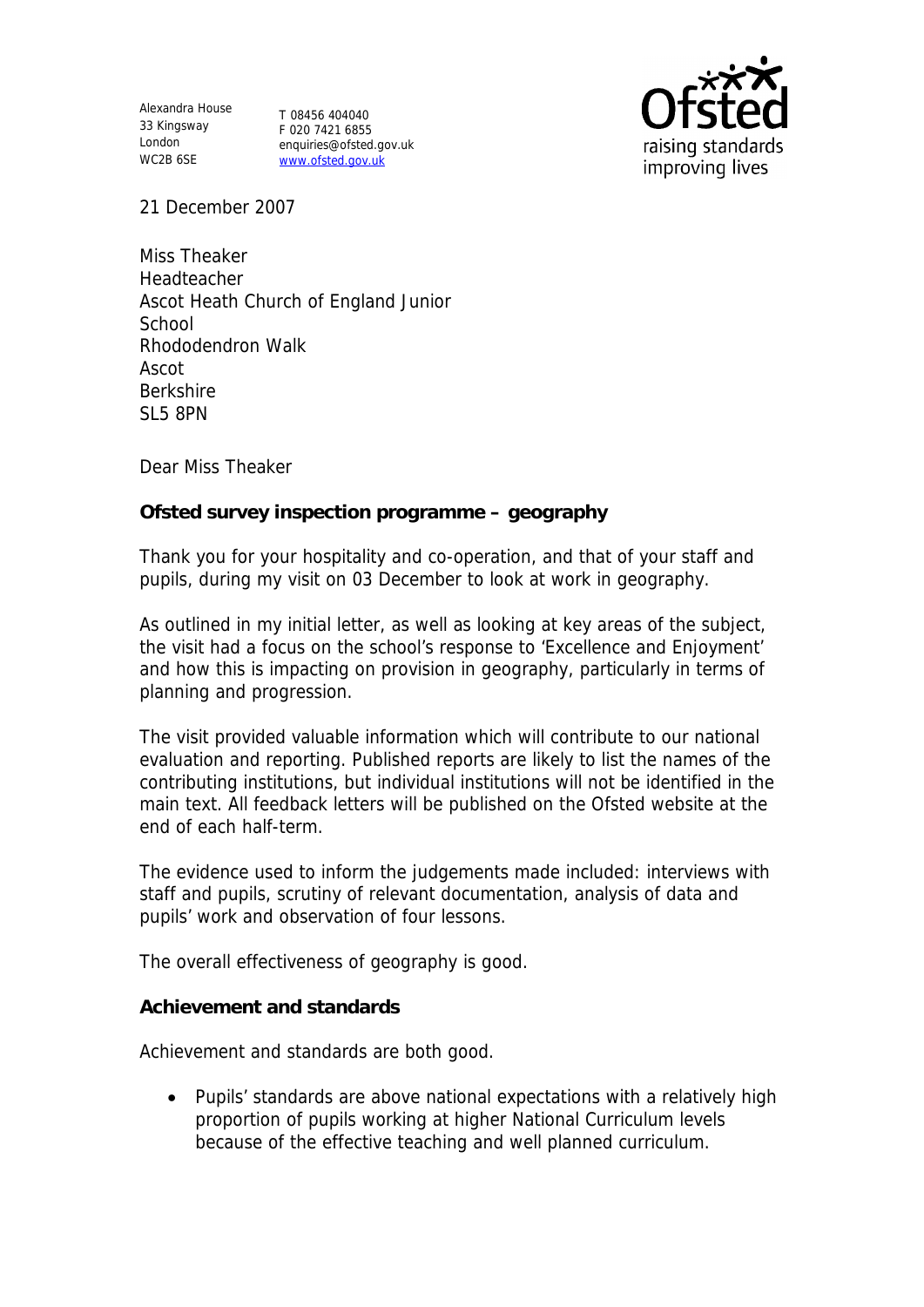- Pupils have good opportunities for fieldwork, especially in Year 6, but more opportunities could be provided to use and develop their geographical enquiry and fieldwork skills.
- Pupils of all abilities have good quantities of well presented work.
- The outstanding personal development and well-being of pupils make a significant contribution to their good achievement. They sustain their concentration very well, and collaborate very effectively when working in groups.
- They have good self-evaluation skills and, for example, judged how effectively their groups had worked during an orienteering and map work lesson.

**Quality of teaching and learning of geography**

The quality of teaching and learning is good with some outstanding features.

- Lessons are well planned, interactive whiteboards are used very effectively, questions are used to challenge pupils and extend their learning, and instructions and explanations are clear and precise.
- Teaching develops pupils' map work skills in a wide variety of contexts, including orienteering.
- Other subjects are used well to reinforce and add to geographical learning. For example, in an imaginative English lesson, pupils worked with a wide range of resources as they carried out five different research tasks to learn a great deal about Malaysia to prepare a geographical context for writing an adventure story.
- Pupils' work is regularly marked but comments do not always inform them of what they need to do to further improve their learning.

## **Quality of curriculum**

The quality of the curriculum is good.

- Teachers base their lesson plans on the school's well structured, detailed medium–term planning which includes opportunities for assessment.
- There are good links with information and communication technology (ICT). For example, Year 3 pupils use ICT links with pupils from two other local schools as part of their work on the school's locality.
- Geography contributes to pupils' citizenship knowledge and skills through the school's links with a school in South Africa and another in Nepal.
- The school's Eco-Schools award has also increased pupils' awareness of, and involvement in, recycling and conserving resources.
- The Year 6 Derbyshire residential course provides pupils with a very wide range of rich geographical experiences but insufficient opportunities for them to develop their geographical enquiry and fieldwork skills.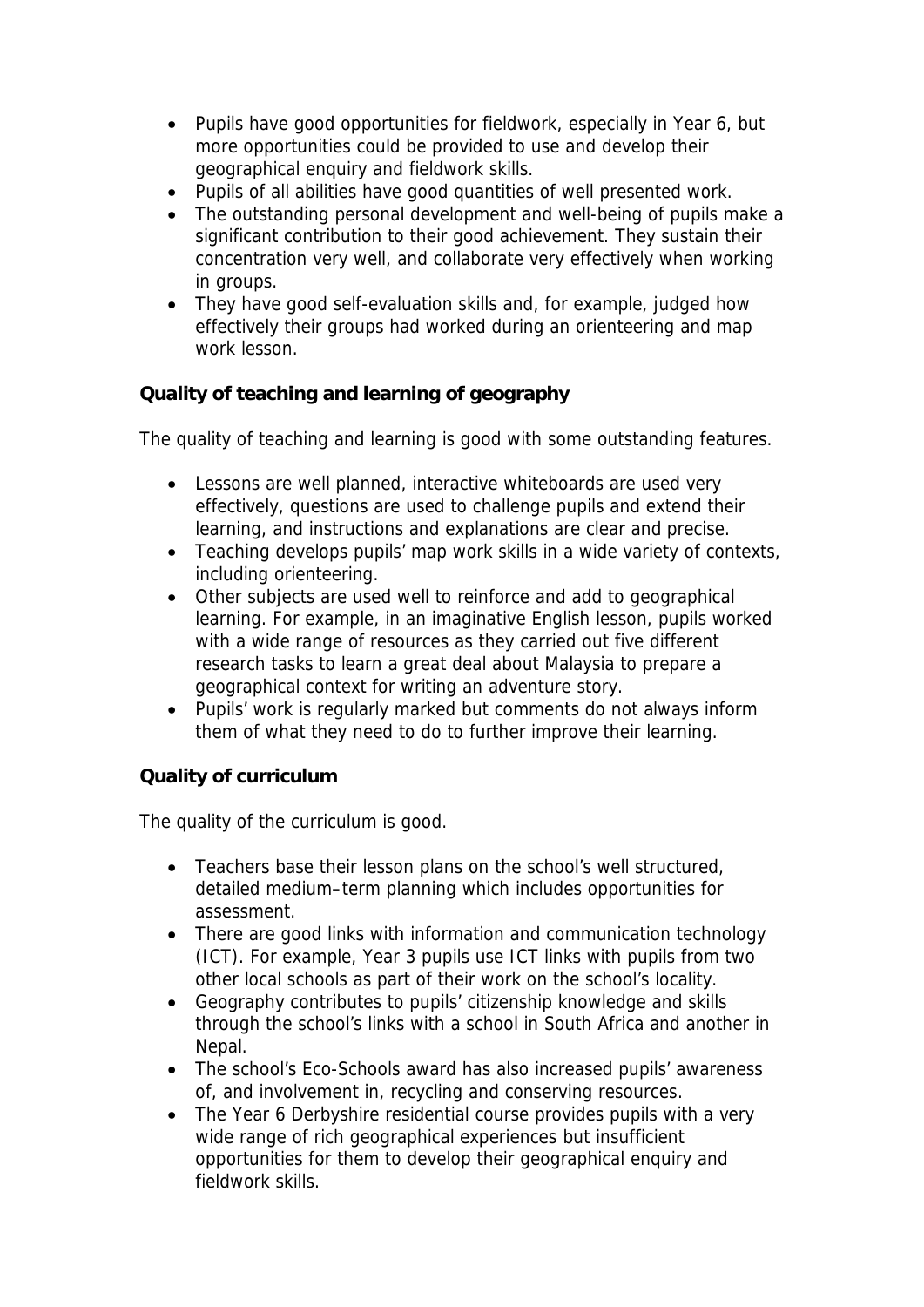## **Leadership and management of geography**

Leadership and management of geography are good.

- There is an ongoing commitment to improve provision in geography.
- The school's self-evaluation of its geography provision is accurate. The geography leader regularly monitors teachers' lesson planning and pupils' work.
- The geography development plan is part of the school's improvement plan, and includes appropriate priorities for improvement.
- The subject leader's excellent subject knowledge has been used effectively to write the school's medium–term plans and to foster the good subject knowledge of other staff.

## **Subject issue**

The impact of curriculum planning on progression in geography is good.

- The well structured, detailed medium-term plans provide a good framework for progression in pupils' learning.
- Although there is a good fieldwork programme with work in each year, fieldwork activities often focus on developing pupils' knowledge and understanding. They do not provide enough opportunities for progression in pupils' geographical enquiry and skills.

## **Inclusion**

The provision for inclusion in geography is good overall.

- Different groups of pupils make similar good progress in geography. For example, boys and girls achieved equally well as they researched about Malaysia.
- Teachers monitor and support the progress of all pupils during lessons, and target questions effectively for pupils of differing abilities.
- The school's ethos fosters the self-confidence of all pupils and a common desire to learn.

**Areas for improvement**

Areas for improvement, which we discussed, include the need to:

- ensure that targeted provision and planning enable pupils to make good progress in developing geographical enquiry and skills
- ensure that marking gives clear guidance to pupils about how to improve their work
- compile of a portfolio of pupils' assessed work so that all teachers are aware of the expected standards in each year.